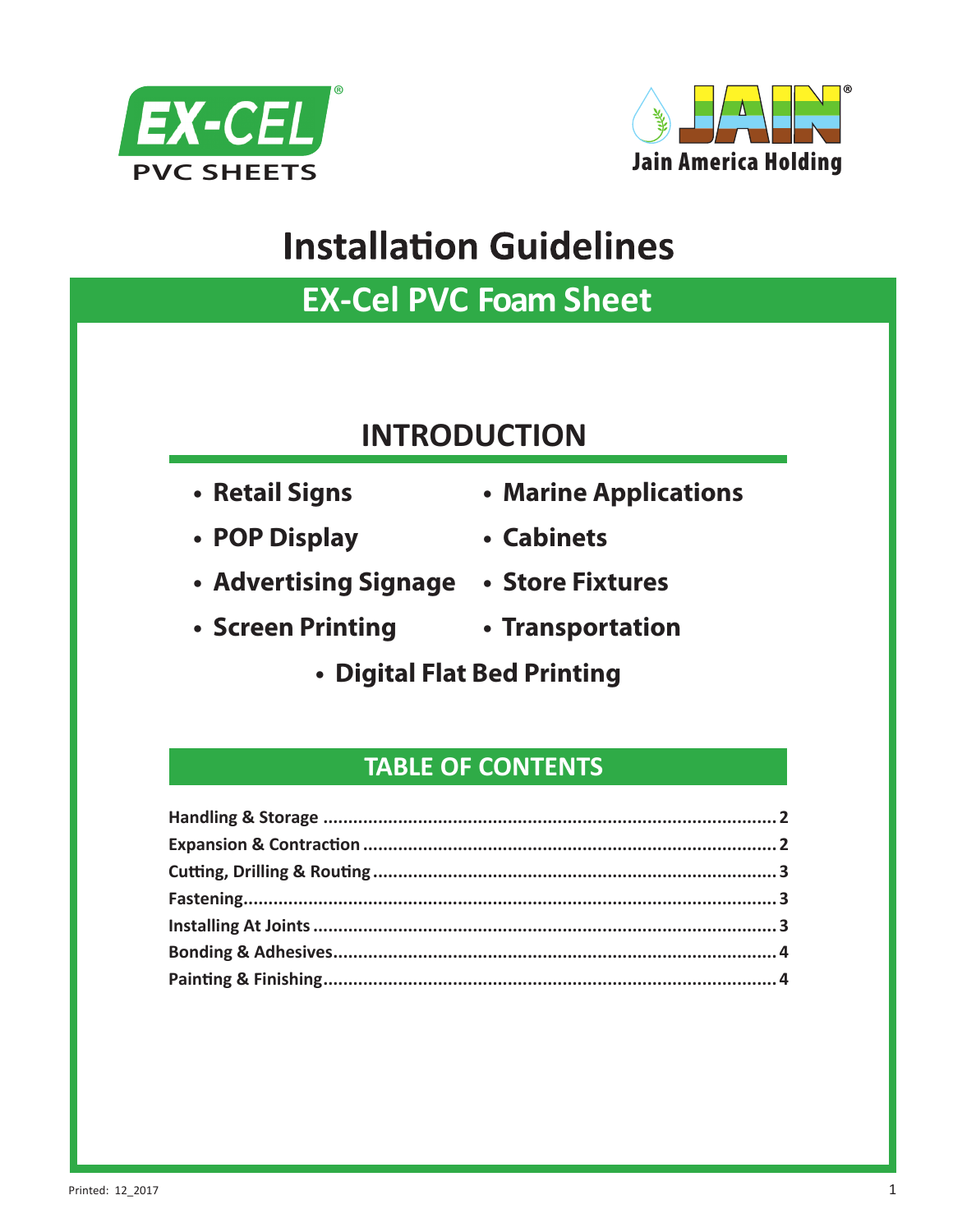

## **EX-Cel PVC Foam Sheet**

#### **HANDLING & STORAGE**

- Care should be taken when handling material. Do not drag material, it could cause damage.
- Material should be stored on a flat, level surface.
- Ideally the material should be stored in <sup>a</sup> shaded area. Avoid storing on pavement or under a dark tarp, where ambient temperatures may exceed 120°F.
- Keeping material covered will help keep dirt and debris off of the product.
- Material may be bulk ordered and stored in a cool environment that is clean and dust free.
- It is recommended that the installer wear clean cotton gloves when handling the material. The oils in human hands will alter the surface and could etch into the surface over time. If handled with human hands, it is recommended that the surface be cleaned as indicated below.
- If cleaning is needed, use either isopropyl or denatured alcohol, wiping in one direction.

#### **EXPANSION & CONTRACTION**

EX-Cel material will expand and contract with the changes of temperature. When the material returns to its original temperature, so will its size and shape. This "linear thermal expansion and contraction" property needs to be taken into account when installing the product.

Important variables are:

- The temperature the material is being machined and/or converted.
- The temperature range of the environment in which the material will be installed.

If the material will be installed in an indoor envionment with a relatively constant temperature and out of direct sunlight, there will be little or no thermal expansion or contraction.

Therefore, it is very important to take into consideration the temperature variables between the original cutting environment and the installed invironment where the material will exist.

Do not use in areas over 140° F. It is recommended to not use dark colored material oudoors because the material can absorb heat and can exceed the maximum temperature of  $140^\circ$  F.

IMPORTANT: White material can show a surface temperature of  $10^{\circ}$ F to  $20^{\circ}$ F higher than the actual air temperature when in direct sunlight.

Below are some guidelines to follow to determine how to size up your gap to compensate for seasonal thermal expansion and contraction.

# **If the outside temperature is:**



55° to 75°F, material will be partially expanded. A gap of 1/16" to 1/8" between surfaces is recommended.

25° to 55°F, material will be contracted. PVC material could expand up to an 1/8" between surfaces.

IMPORTANT: The maximum amount of expansion for the 96" length will be approximately 1/8". The minimum amount of contraction will be approximately 1/4". When attaching this material to concrete, U-channel tracking or slots for fasteners should be cut to allow for this expansion/contraction.

- Fill gaps with an acrylic or UV resistant caulk for sealing. (See BONDING & ADHESIVES section)
	- $\cdot$ , When installing EX-Cel material when the temperature is consistently below 40°F, pre-drilling is suggested.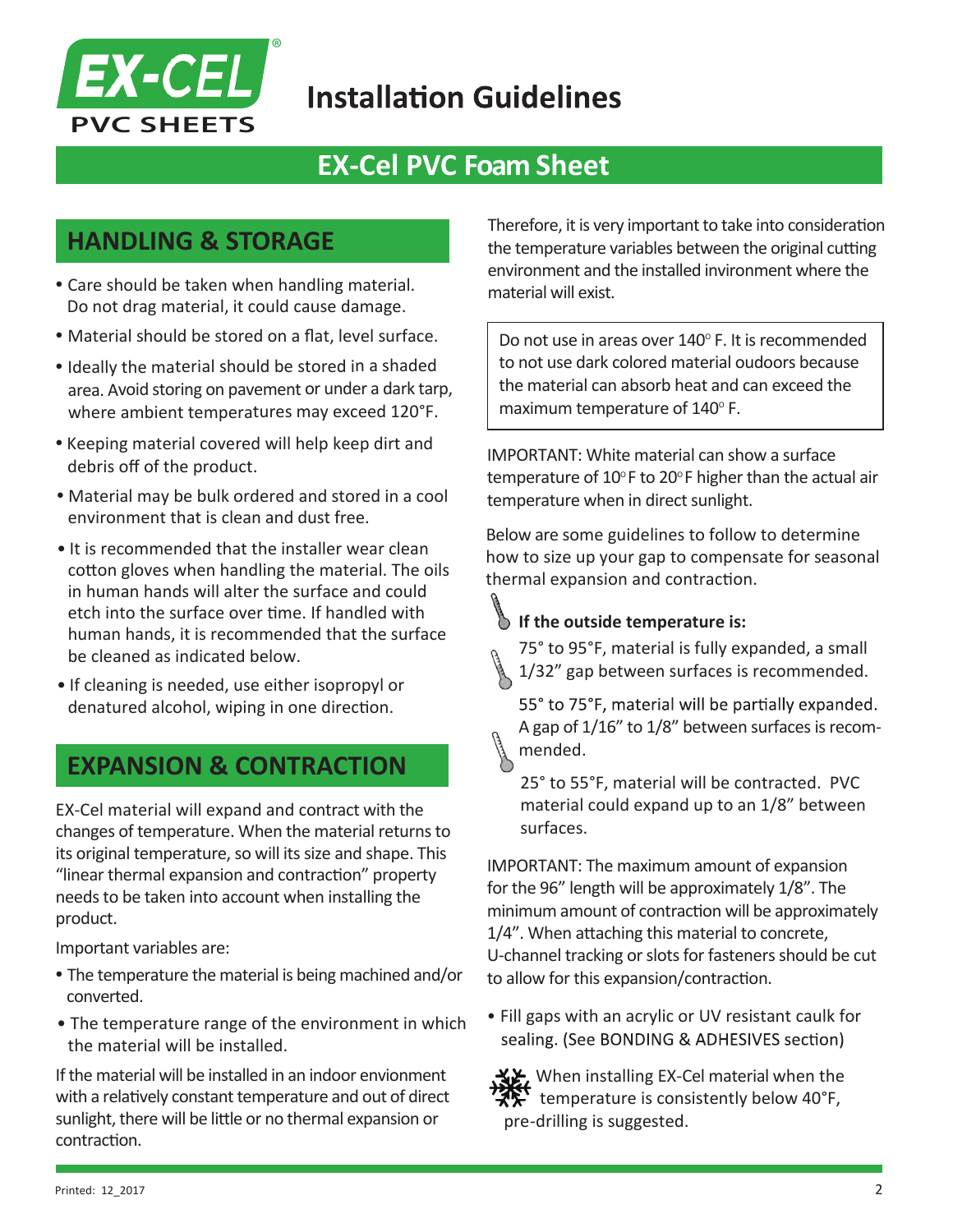

## **EX-Cel PVC Foam Sheet**

#### **CUTTING, DRILLING & ROUTING**

There are no special tools that are required to work with EX-Cel sheets or materials.

- The same tools that are used for wood can be used for EX-Cel sheets.
- . Traditional Carbide-tipped saw blades, carbidetipped router bits, and woodworking drill bits will work best.

#### **FASTENING**

- Fasteners that are meant for wood will work best. They will have a thin shank, blunt points, and full round heads.
- Stainless Steel Fasteners are preferred over galvanized fasteners.
- #7, #8 and #10 screws work the best with PVC material.
- Pre-drilling is typically unnecessary.
- Power nailers or power screwing is suggested.
- It is recommended to create an oversize hole or slot in the material where the fastener will be located to compensate for expansion/contraction.



• Use oversized grommets or washers with screws. Tighten, then retighten the screw slightly to allow for the expansion/contraction of the material.

When attaching panels 18" wide or less in a temperature-controlled area, there is no need to allow for the expansion contraction. However, it is important to note that if the heating/cooling system were to malfuntion, then the temperature extreme could adversely affect the material.

- When installing thin small panels of material, nailing instead of screws is suggested.
- When using large screws or nails, pre-drill slotted holes at least 2 inches from any edges.





Pre-drilling is not necessary, unless you are installing in temperatures that are consistently below 40°F.

When installing material in cold temperatures outdoors, be careful not to fracture the material. The material becomes more brittle in colder temperatures, especially below 40˚ F.

#### **INSTALLING AT JOINTS**

Using a Butt Joint is acceptable for our EX-Cel material.

- Butt the ends of the boards next to each other, taking into consideration the expansion and contraction guidelines.
- Use an Acrylic or UV Resistant Caulk for the joint.
- Use our expansion and contraction guidelines listed in our install guide to determine the gap.
- Use an Acrylic or UV Resistant Caulk for the Butted joint. (See Bonding and Adhesives section for suggestions.)
- Fasteners no more than 2" from the ends of the board should be in place on both sides of the joints.

If installing joints when temperatures are below  $\circlearrowright$  50° F, leave an 1/8" gap to accommodate for the expansion in warmer weather.